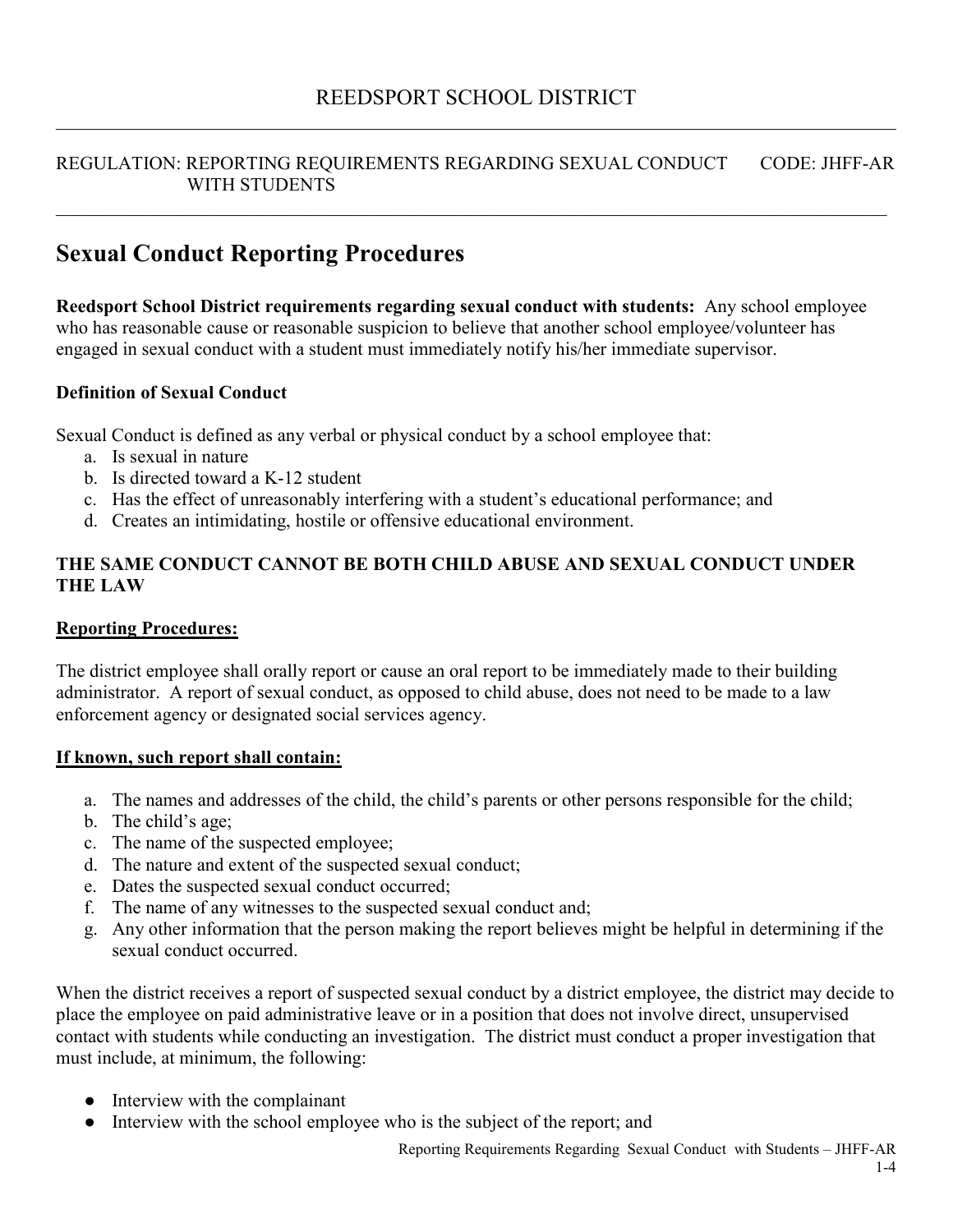**•** Interview with witnesses

If it is determined that a report of child abuse or sexual conduct is substantiated, the school district must take the following actions:

- Inform the accused employee that a report was found to be substantiated;
- Inform the employee of the appropriate appeal process;
- Place a record of the substantiated report in the employee's personnel file, unless it is ordered stricken by an arbitrator or other appellate body.
- Inform the employee that information about substantiated reports may be disclosed to a potential employer as required by law.

Since sexual conduct may involve violations of state law, the district may report such conduct to local law enforcement. Local law enforcement may conduct an additional investigation to determine if charges would be filed against the individual.

### **Confidentiality of Records**

House Bill 2062 includes provisions related to the information that must be provided to prospective education employers. Documents, reports and records compiled by the school district regarding an investigation of an employee around sexual conduct must be made available to any law enforcement agency, Teacher Standards and Practices Commission and any other school district that requests them. A school district may make no agreement with a union or an individual employee that effectively suppresses or conceals the fact that an employee was the subject of a substantiated report or child abuse or sexual conduct.

### **Failure to Comply**

The school district employee who fails to report substantiated sexual conduct as required by House Bill 2062 will be subject to discipline.

### **Immunity from Liability**

Any school district employee participating in good faith in making a report shall have immunity of liability that may be incurred while making a report and it will not adversely affect their employment.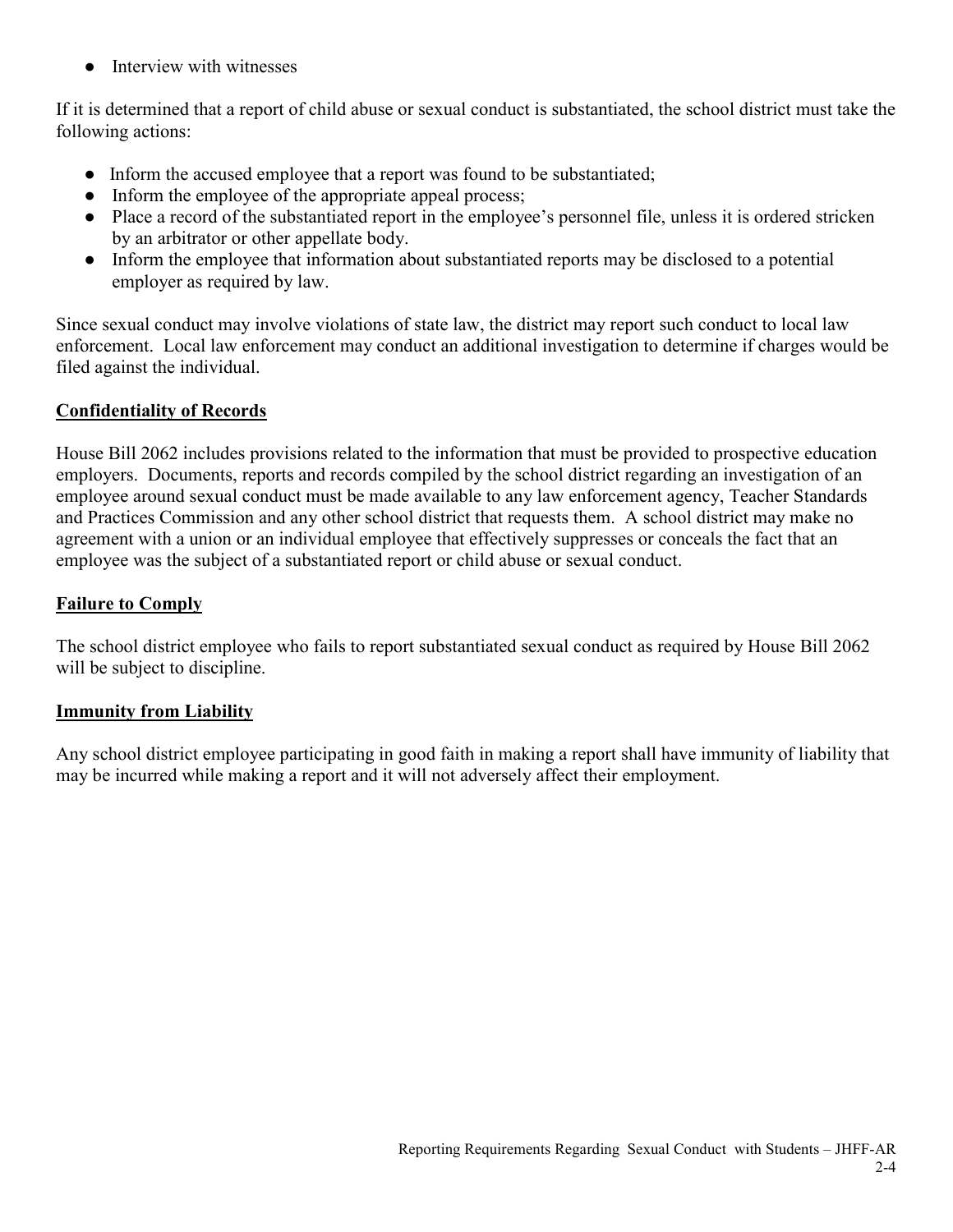# **Sexual Conduct Complaint Procedure**

| Date:                                                                                              |       |
|----------------------------------------------------------------------------------------------------|-------|
| Name of employee making the report:                                                                |       |
| Name of person allegedly engaging in sexual conduct: ____________________________                  |       |
|                                                                                                    |       |
|                                                                                                    |       |
|                                                                                                    |       |
|                                                                                                    |       |
|                                                                                                    |       |
|                                                                                                    |       |
| Name of witnesses (if any):                                                                        |       |
| Evidence of sexual conduct, i.e. letters, photos, etc. (attach evidence if possible): ____________ |       |
| Any additional information:                                                                        |       |
| I agree that all the information on this form is accurate and true to the best of my knowledge.    |       |
| Employee's signature:                                                                              | Date: |
| Program Administrator (receiving this report): __________________________________                  |       |